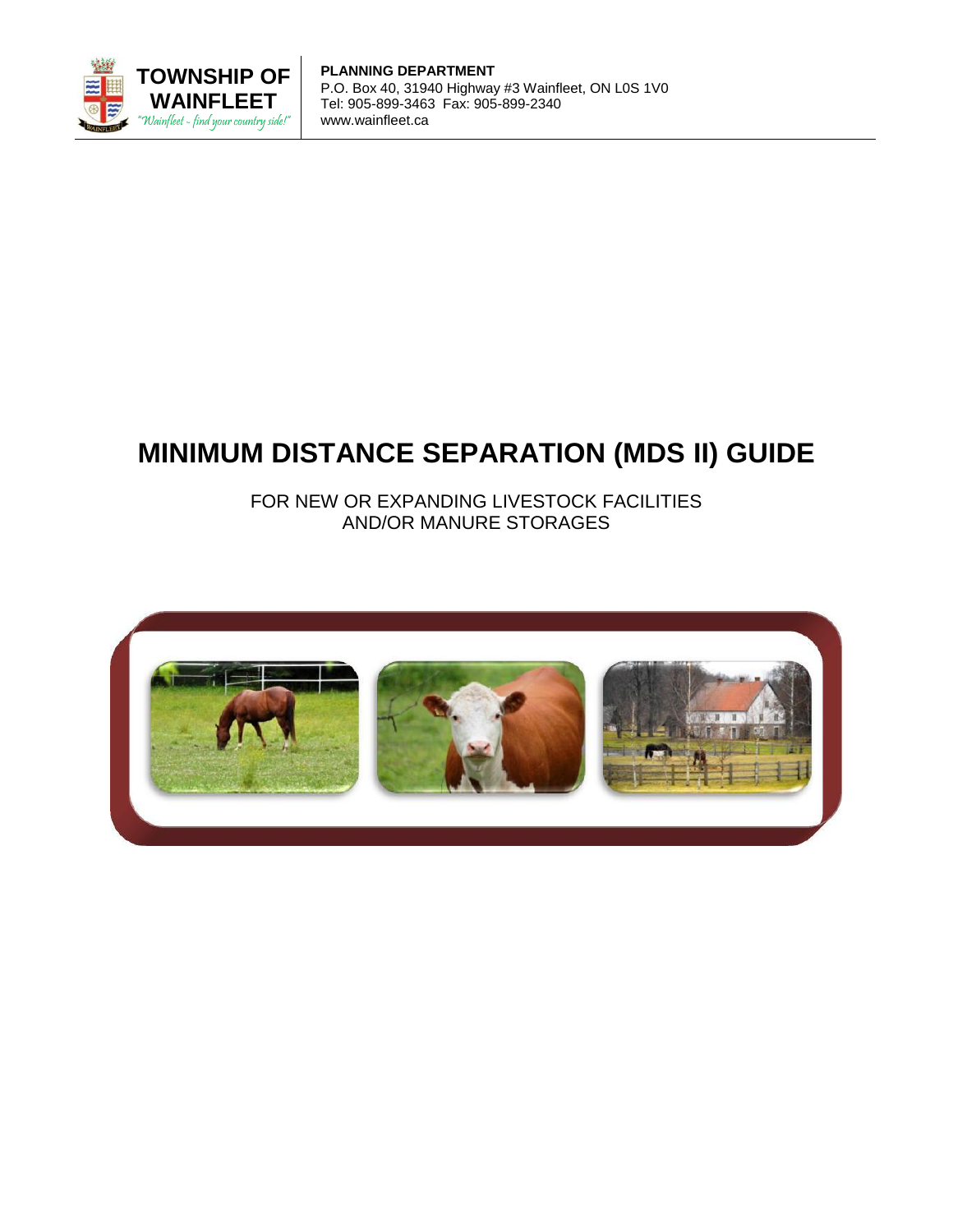# **The Need for Minimum Distance Separation**

In the rural and agricultural areas of Ontario, the Provincial Policy Statement (2014) requires new land uses and new or expanding livestock facilities to comply with Minimum Distance Separation (MDS) formulae. The Township has implemented this policy in Section 3.0 of the Township's [Official Plan](http://wainfleet.ca/official-plan) and Section 4.14 of the [Zoning By-law 034-2014.](http://wainfleet.ca/zoning-bylaw)

The purpose of these requirements is to prevent land use conflicts between farmers and their rural neighbours, and minimize any nuisance complaints due to agricultural odour. Where there is sufficient separation distance between different rural uses, history has shown there have been fewer odour complaints.

# **What does this mean to you?**

Before a building permit can be issued for either a new livestock facility or to increase the size of an existing livestock facility, you must identify the location of the proposed livestock facility and provide information on the type of livestock, capacity and manure storage areas. This information is submitted to the Township and used to calculate the Minimum Distance Separation required between uses and confirm if your proposal complies.

**Minimum Distance Separation (MDS)** is a recommended distance between a livestock facility and another land use. The distance of the setback (MDS) depends on several factors:

- The type and number of livestock within a facility;
- The size of the farm operation;
- The type of manure storage;
- The tillable hectares;
- The form of development present or proposed.

# **When Does MDS II Apply?**

**MDS II** applies to proposed new or expanding livestock facilities and determines the required setback from existing or approved development, lot lines and road allowances.

**MDS II** does not apply to accessory buildings and structures to a dwelling such as decks, garages, gazebos, outbuildings, patios, picnic areas and sheds.

**MDS I & II** do not apply to abattoirs, apiaries, feed storages, greenhouses, kennels, slaughterhouses, pastures, stockyards or livestock facilities less than  $10m^2$ .

#### **Non-Compliance**

If the proposed building does not meet the MDS I setbacks, the applicant should adjust their proposal. A minor variance is an option, however approval of reduced setbacks are strongly discouraged as it increases the risk of land use conflicts.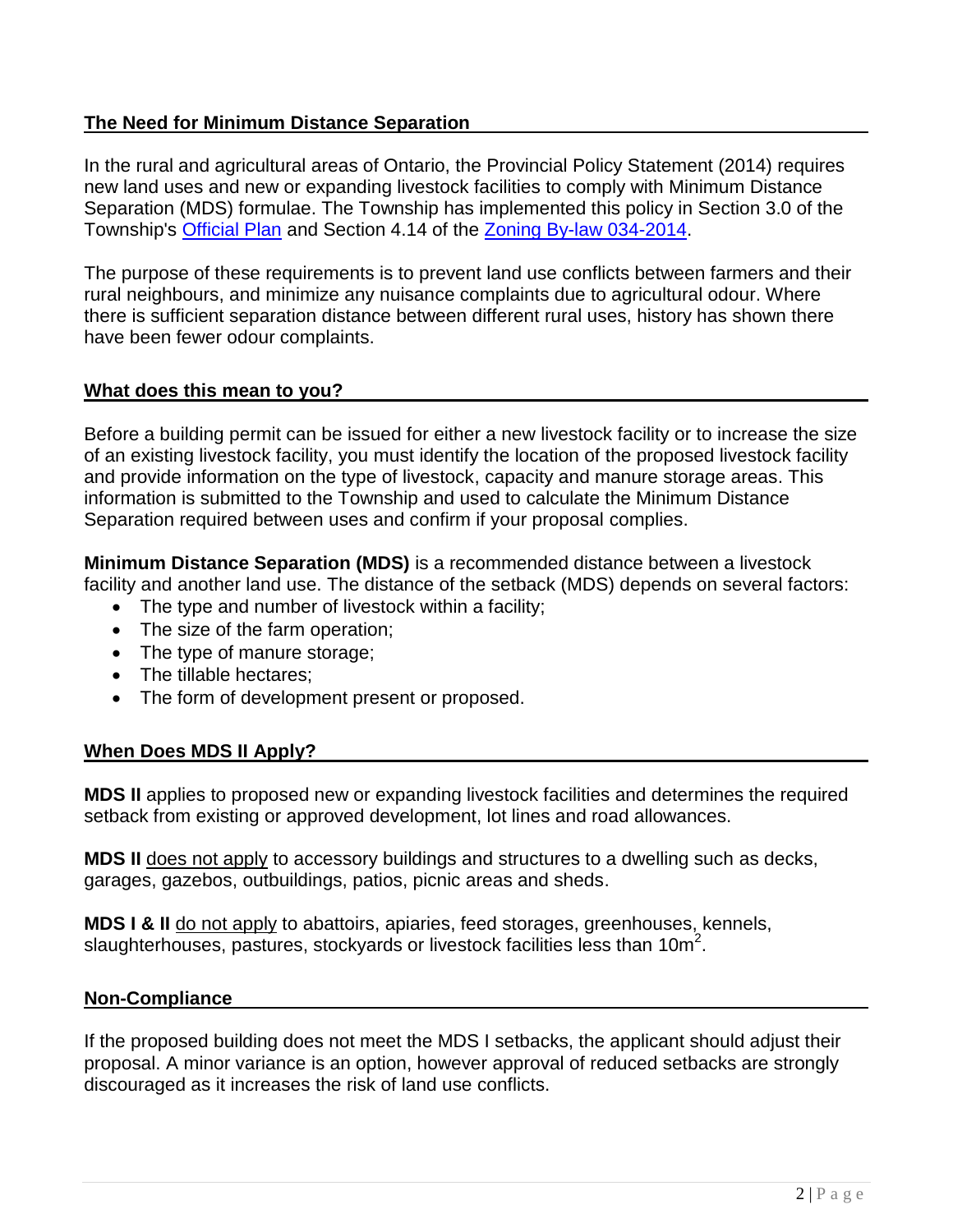# **MDS Submission Items – Information Required**

#### 1) **Farm Data Sheet (MDS II)**

Applicants are responsible for collecting and submitting the MDS II Farm Data Sheet **for the proposed or altered** livestock facility.

- a) If a property contains more than one livestock facility, the Maximum Housing Capacity would be the **total of all facilities on site.**
- b) The distance from the livestock facility to the nearest dwelling, subdivision or settlement area is the **distance from the proposed new construction or expansion** of the livestock facility even though there may be parts of the existing livestock facility that do not conform.



# 2) **Site Plan**

Applicants are responsible for submitting a site plan that shows the location of all existing and proposed buildings in relation to the lot lines. The site plan should also show the distance between the proposed the livestock facility and the closest dwelling.

Niagara Region's online interactive map, [Niagara Navigator,](https://www.niagararegion.ca/exploring/navigator.aspx) can be used to locate an image of your property and measurements can be obtained through the measurement tool.

# **MDS for Planning Act Applications**

Should a minor variance or any other Planning Act applications be required for the proposed development, the applicant is responsible for providing the final MDS calculations in support of their application. The Township will not provide this service. Applicants may retain an independent consultant for such purposes.

#### **Additional Information**

For more information regarding the MDS Formulae please visit the Ontario Ministry of [Agriculture Food and Rural Affair's website.](http://www.omafra.gov.on.ca/english/landuse/mds.htm)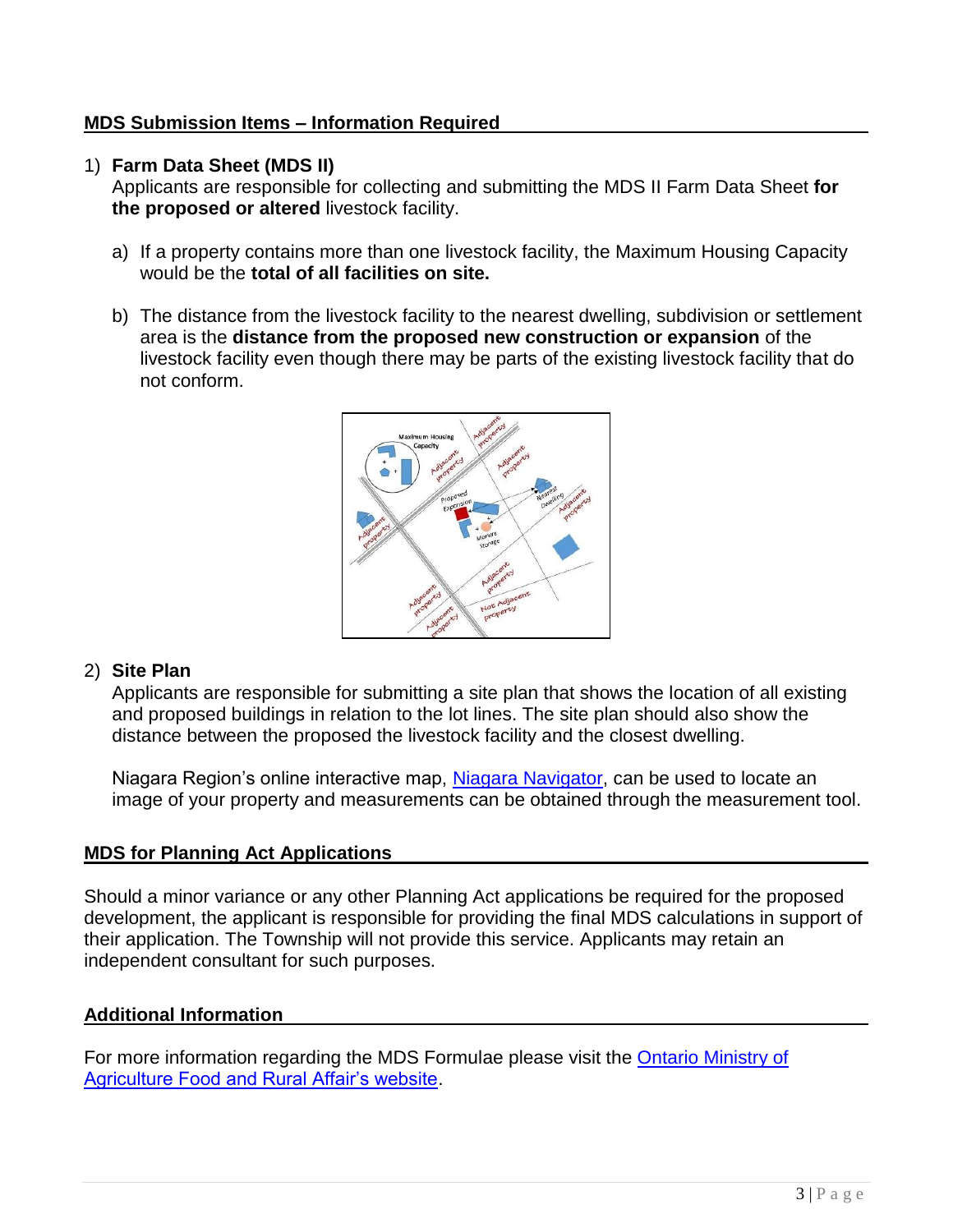# **FARM DATA SHEET**

| Proposal: $\square$ New Construction                                           | $\Box$ Expansion of Existing Facility                                             | $\Box$ Manure Storage |    |
|--------------------------------------------------------------------------------|-----------------------------------------------------------------------------------|-----------------------|----|
| <b>Applicant Information:</b>                                                  |                                                                                   |                       |    |
| Name<br>Telephone                                                              |                                                                                   |                       |    |
| Civic Address                                                                  |                                                                                   |                       |    |
| Total Barn Area:                                                               |                                                                                   | m <sup>2</sup>        | ac |
| Distance from the livestock facility / manure storage to the nearest dwelling: | m                                                                                 | ft                    |    |
|                                                                                | Distance from the livestock facility / manure storage to the nearest subdivision, |                       |    |
|                                                                                | settlement area, recreational or institutional use:                               | m                     | ft |

Signature of Applicant Date \_\_\_\_\_\_\_\_\_\_\_\_\_\_\_\_\_\_

| Animal                    |                                                                                                                                           |                                                                              | <b>Current</b> | Proposed       | <b>Manure</b> |  |  |
|---------------------------|-------------------------------------------------------------------------------------------------------------------------------------------|------------------------------------------------------------------------------|----------------|----------------|---------------|--|--|
| Type or                   |                                                                                                                                           | <b>Housing</b>                                                               | <b>Housing</b> | <b>Storage</b> |               |  |  |
| <b>Material</b>           |                                                                                                                                           | <b>Description</b>                                                           | Capacity       | Capacity       | <b>Type</b>   |  |  |
|                           |                                                                                                                                           |                                                                              | (maximum)      |                |               |  |  |
| <b>Swine</b>              | Sows with litter, dry sows/boars Segregated Early Weaning (SEW)                                                                           |                                                                              |                |                |               |  |  |
|                           |                                                                                                                                           | Sows with litter, dry sows or boars (non-SEW)                                |                |                |               |  |  |
|                           |                                                                                                                                           | Breeder gilts (entire barn designed specifically for this purpose)           |                |                |               |  |  |
|                           | Weaners (7 kg - 27 kg)                                                                                                                    |                                                                              |                |                |               |  |  |
|                           | Feeders (27 kg - 105 kg)                                                                                                                  |                                                                              |                |                |               |  |  |
| <b>Dairy</b>              |                                                                                                                                           | Milking-age cows (dry or milking)<br>$\Box$ Large $\Box$ Medium $\Box$ Small |                |                |               |  |  |
| Cattle                    |                                                                                                                                           | Heifers (5 months to freshening)<br>$\Box$ Large $\Box$ Medium $\Box$ Small  |                |                |               |  |  |
|                           | Calves (0 - 5 months)                                                                                                                     | $\Box$ Large $\Box$ Medium $\Box$ Small                                      |                |                |               |  |  |
| <b>Beef</b>               | Cows, including calves to weaning (all breeds)                                                                                            |                                                                              |                |                |               |  |  |
| Cattle                    | Feeders (7 - 16 months)                                                                                                                   |                                                                              |                |                |               |  |  |
|                           |                                                                                                                                           | Backgrounders (7 - 12.5 months)                                              |                |                |               |  |  |
|                           |                                                                                                                                           | Shortkeepers (12.5 - 17.5 months)                                            |                |                |               |  |  |
| Veal                      | Milk-fed                                                                                                                                  |                                                                              |                |                |               |  |  |
|                           | Grain-fed                                                                                                                                 |                                                                              |                |                |               |  |  |
| Goats                     |                                                                                                                                           | Does and bucks (for meat kids; includes unweaned offspring and replacements) |                |                |               |  |  |
|                           |                                                                                                                                           | Does and bucks (for dairy; includes unweaned offspring and replacements)     |                |                |               |  |  |
|                           | Kids (dairy or feeder kids)                                                                                                               |                                                                              |                |                |               |  |  |
| Sheep                     |                                                                                                                                           | Ewes and rams (for meat lambs; includes unweaned offspring and               |                |                |               |  |  |
|                           | replacements)                                                                                                                             |                                                                              |                |                |               |  |  |
|                           | Ewes and rams (dairy operation; includes unweaned offspring and                                                                           |                                                                              |                |                |               |  |  |
|                           | replacements)                                                                                                                             |                                                                              |                |                |               |  |  |
|                           | Lambs (dairy or feeder lambs)                                                                                                             |                                                                              |                |                |               |  |  |
| <b>Horses</b>             | Horses (including unweaned offspring)<br>$\Box$ Large $\Box$ Medium $\Box$ Small                                                          |                                                                              |                |                |               |  |  |
| <b>Chickens</b>           | Layer hens (for eating eggs; after transfer from pullet barn)<br>Layer pullets (day olds until transferred into layer barn)               |                                                                              |                |                |               |  |  |
|                           |                                                                                                                                           |                                                                              |                |                |               |  |  |
|                           | Broiler breeder growers (males/females transferred out to layer barn)                                                                     |                                                                              |                |                |               |  |  |
|                           |                                                                                                                                           | Broiler breeder layers (males/females transferred in from grower barn)       |                |                |               |  |  |
|                           | □ 8 week □ 9 week □ 10 week □ 12 week □ other cycle<br><b>Broilers</b><br>Turkey pullets (day old until transferred to layer turkey barn) |                                                                              |                |                |               |  |  |
| <b>Turkeys</b>            |                                                                                                                                           |                                                                              |                |                |               |  |  |
|                           | Turkey breeder layers (males/females transferred in from grower barn)                                                                     |                                                                              |                |                |               |  |  |
|                           | <b>Breeder toms</b>                                                                                                                       |                                                                              |                |                |               |  |  |
|                           | Broilers (day olds to 6.2 kg)<br>Hens (day olds up to 6.2 kg to 10.8 kg; 7.5 kg is typical)                                               |                                                                              |                |                |               |  |  |
|                           |                                                                                                                                           |                                                                              |                |                |               |  |  |
|                           | Toms (day olds to over 10.8 to 20 kg; 14.5 kg is typical)<br>Turkeys at any other weights                                                 |                                                                              |                |                |               |  |  |
| Other                     |                                                                                                                                           |                                                                              |                |                |               |  |  |
| livestock                 |                                                                                                                                           |                                                                              |                |                |               |  |  |
| Manure imported to a lot  |                                                                                                                                           | Maximum capacity of permanent storages at any time: solid or                 |                |                |               |  |  |
| not generating manure     |                                                                                                                                           | liquid capacity.                                                             |                |                |               |  |  |
| <b>Anaerobic Digester</b> |                                                                                                                                           | Maximum capacity of permanent storages at any time: solid or                 |                |                |               |  |  |
|                           |                                                                                                                                           | liquid capacity.                                                             |                |                |               |  |  |